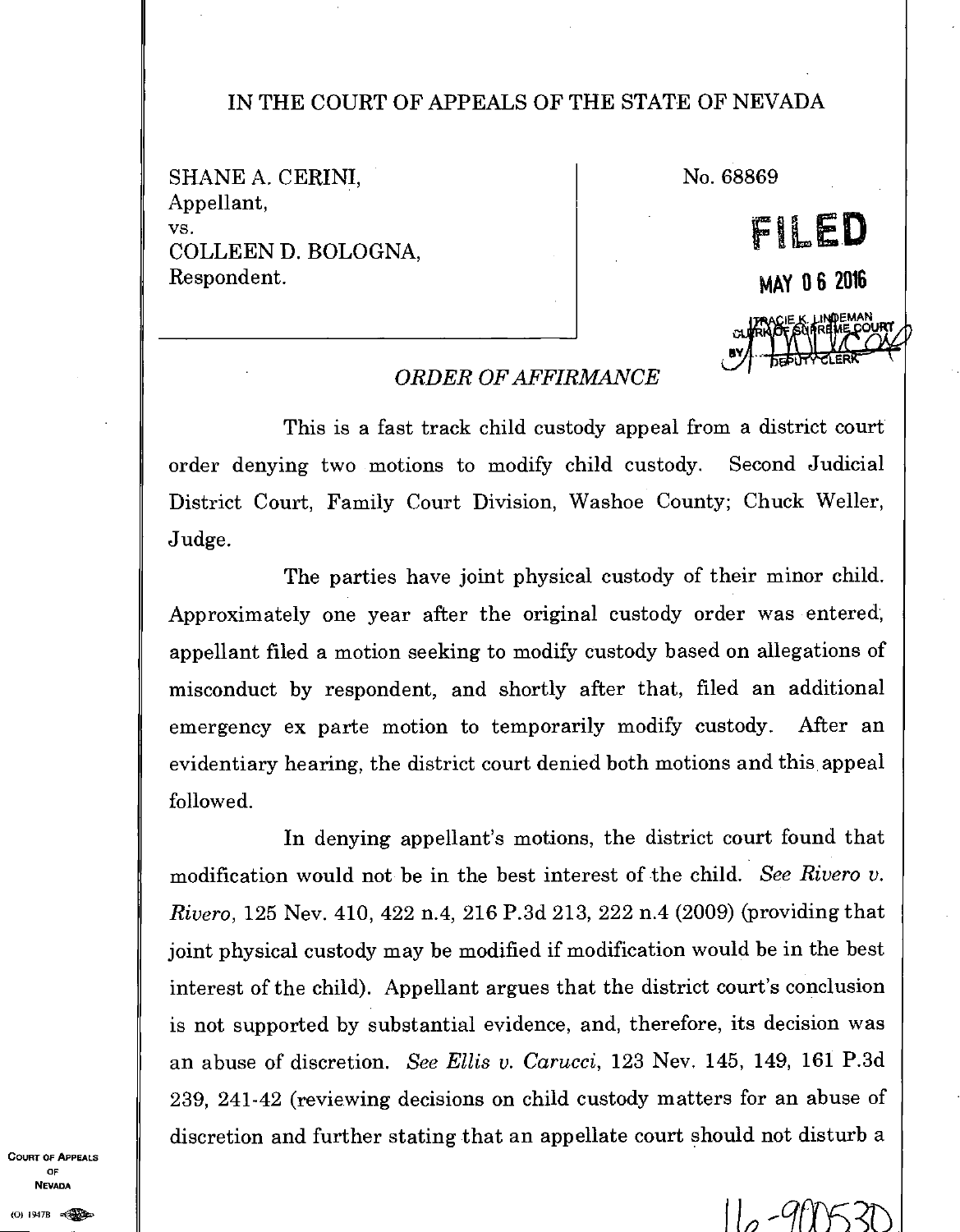"district court's factual findings if they are supported by substantial evidence, which is evidence that a reasonable person may accept as adequate to sustain a judgment").

Having reviewed appellant's arguments and the record on appeal, we conclude that the district court did not abuse its discretion in refusing to modify custody. *See id.* Although appellant raised concerns about the police being called to respondent's home on three occasions, the parties' child sustaining injuries while in respondent's care, and an incident that occurred during a custodial exchange, the district court addressed all of these concerns in its order. Specifically, the district court found that the police were called due to the actions of another person, not respondent; that respondent acted responsibly when the child was injured; and that appellant's testimony regarding the custodial exchange was not credible. These findings are all supported by substantial evidence in the record, namely respondent's testimony, and this court will not reweigh a witness's credibility on appeal. *See id.* at 152, 161 P.3d at 244 ("[W]e leave witness credibility determinations to the district court and will not reweigh credibility on appeal."). Because the district court's findings are supported by substantial evidence, we conclude that it did not abuse its discretion in declining to modify child custody. *See id.* at 149, 161 P.3d at 241-42. Accordingly, we

ORDER the judgment of the district court AFFIRMED.

, C.J.

 $\frac{1}{\sqrt{2}}$ Л. Tao

 $l$ uos Silver

COURT OF APPEALS

OF **NEVADA** 

 $(0)$  1947B  $\bigotimes_{i=1}^{\infty}$